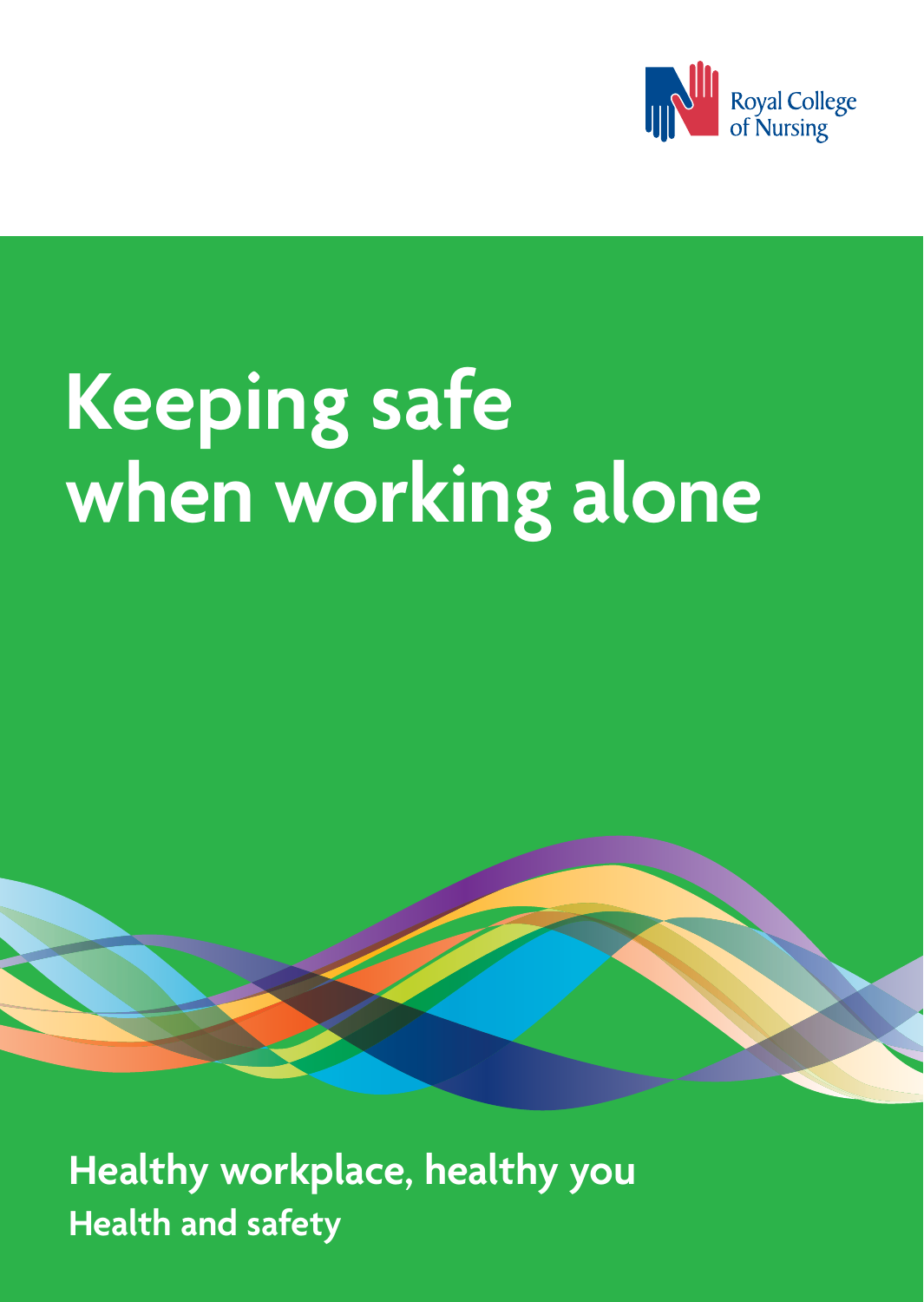Under health and safety laws, your employer has a range of legal duties which include keeping you safe at work; providing a safe working environment; assessing any risks to your health and safety and taking reasonably steps to eliminate or reduce those risks. There are additional steps that you can take to reduce the risk of harm when working alone.

#### **Before a home visit**

- Familiarise yourself with your local policy and procedures for lone working.
- Ensure that you are provided with the right equipment to reduce the risks including a means of raising the alarm, know how to use it.
- Ensure you have as much information available as possible before doing a home visit or visiting an unfamiliar environment.
- Attend training such as conflict resolution and personal safety to prepare yourself for situations.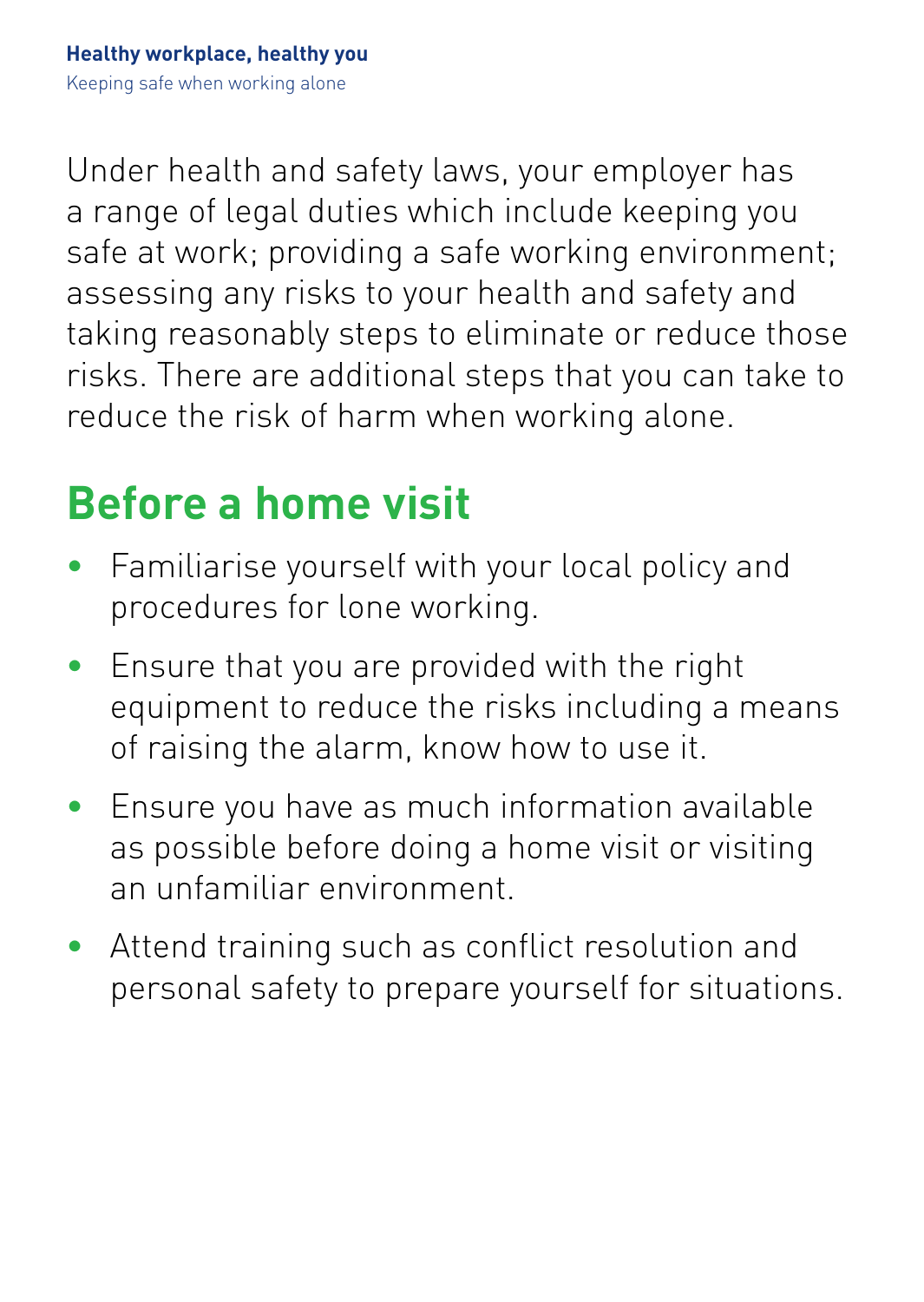### **During**

Follow a safe system of work: for example, use personal safety alarms as directed (check you have battery life and a signal before entering a patient's home) or call back to base/or a colleague between visits.

Assess your surroundings: is there anything around which is cause for alarm, such as a potential weapon, a dangerous animal? Think about how you will get out if things get difficult.

Assess the client/s: is their behaviour or the behaviour of someone with them cause for alarm? Are they acting in a strange manner?

Act: if you feel in serious or imminent danger withdraw to a place of safety. Where it is safe to do so use de-escalation techniques. If you feel the situation escalating, use strategies to remove yourself. For example, "*I just have to pop back to the car to get some notes*" or "*I just have to go to the other room to get some equipment*". Use your lone worker alarm systems as per your employer's policy/ procedure.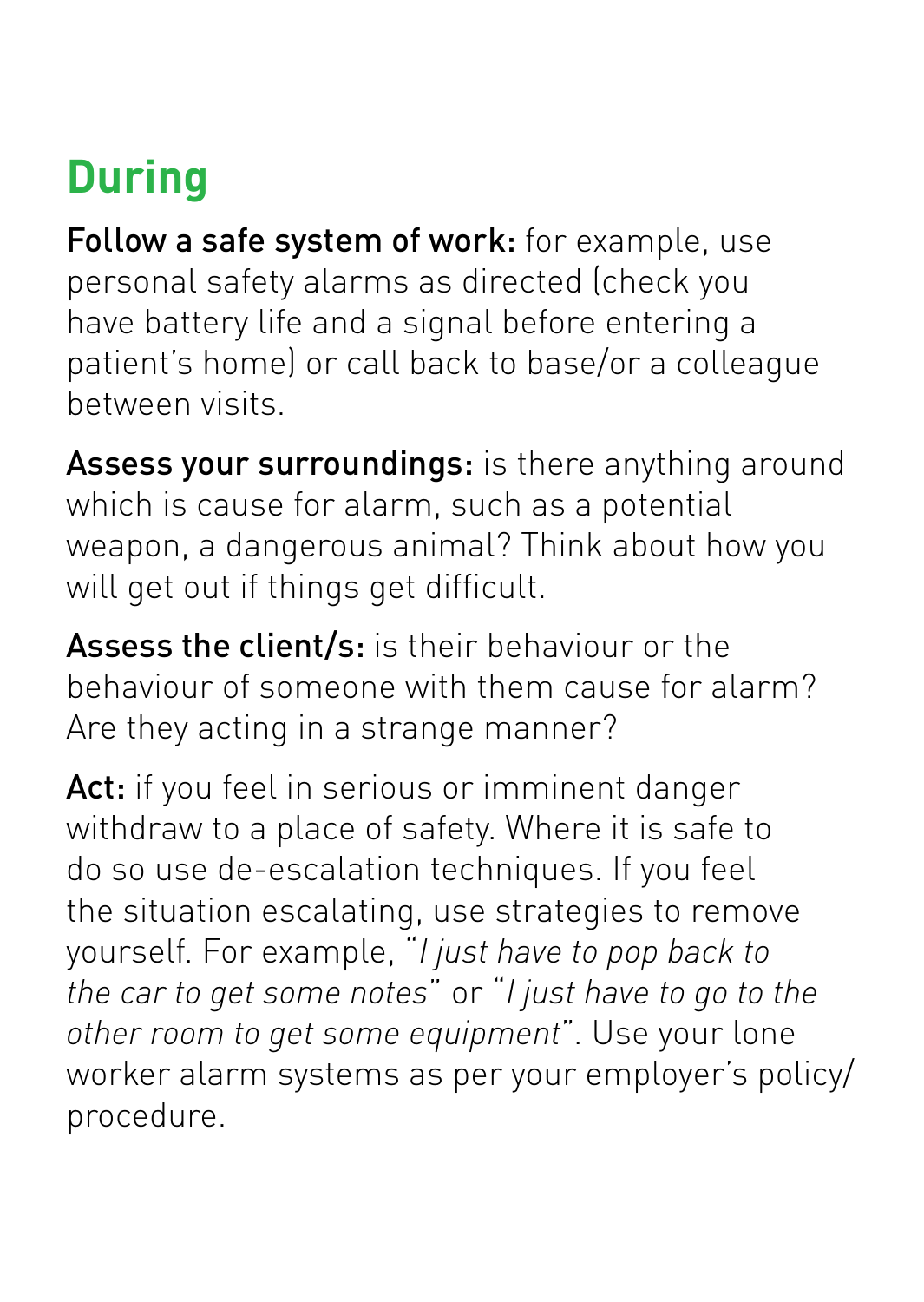#### **After**

Remember to report any concerns, including near misses, verbal or physical abuse to your line manager, the police (in case of assault), your RCN representative and via your organisation's incident reporting systems.

Your employer's counselling or employee assistance programme, RCN counselling service or organisations such as Victim Support are there to support you if you are traumatised by an incident. Seek support as early as possible.

The NMC *Code* states that you should take account of your own personal safety as well as those you care for.

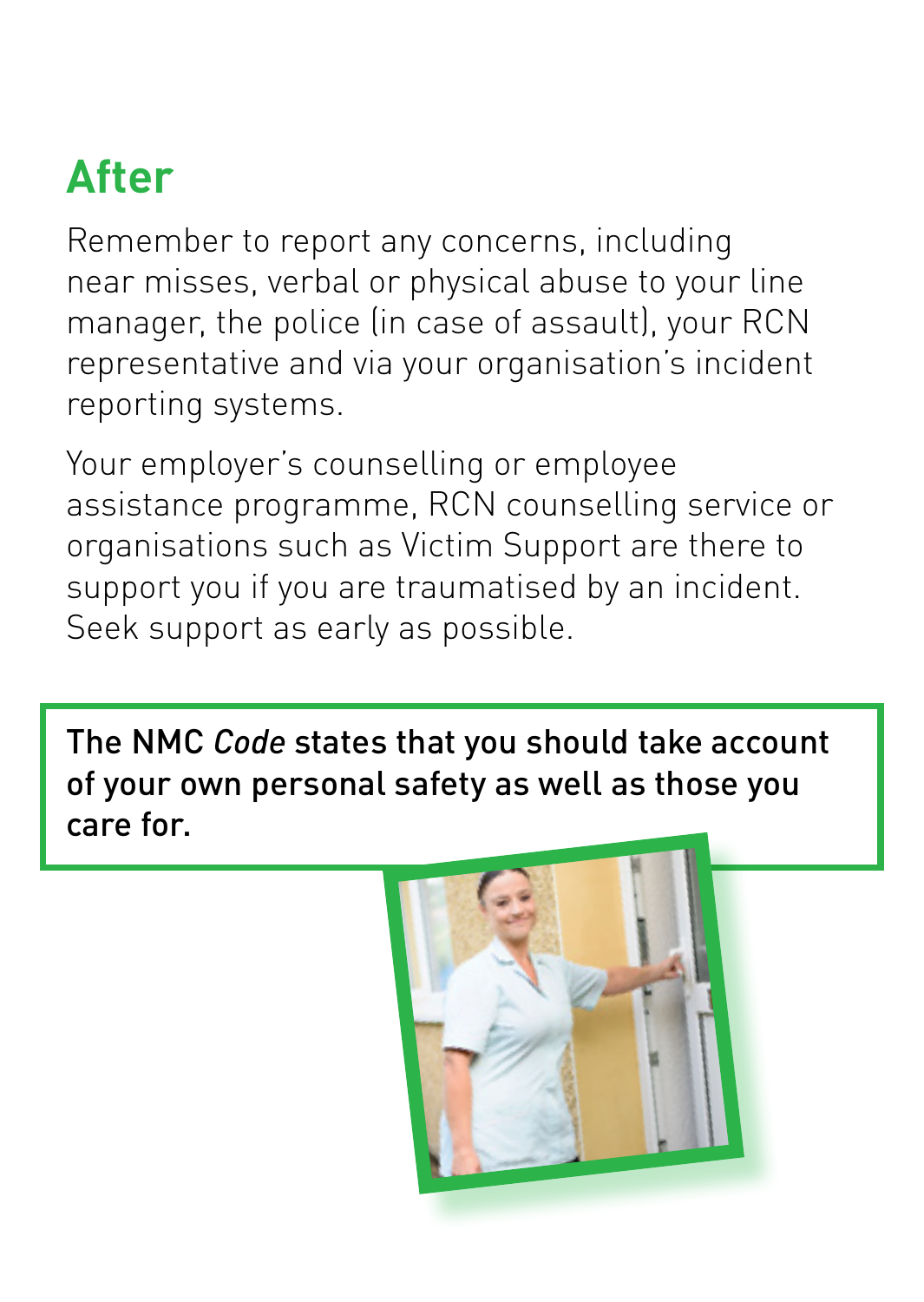## **Further information**

For further information read the RCN's guide *Personal Safety When Working Alone* available at [www.rcn.org.uk](http://www.rcn.org.uk)

To find out who your RCN workplace representative is or to get advice on violence and lone working safety, including support if you have been assaulted, contact RCN Direct on 0345 772 6100 or visit [www.rcn.org.uk/direct](http://www.rcn.org.uk/direct) for online advice on violence and raising health and safety concerns.

RCN Counselling Service

Tel: 0345 772 6100

Victim Support (England and Wales) Tel: 0808 1689111

Victim Support (Scotland)

Tel: 0345 603 9213

#### Victim Support (Northern Ireland)

Tel: 028 9024 3133 or 0845 3030 900